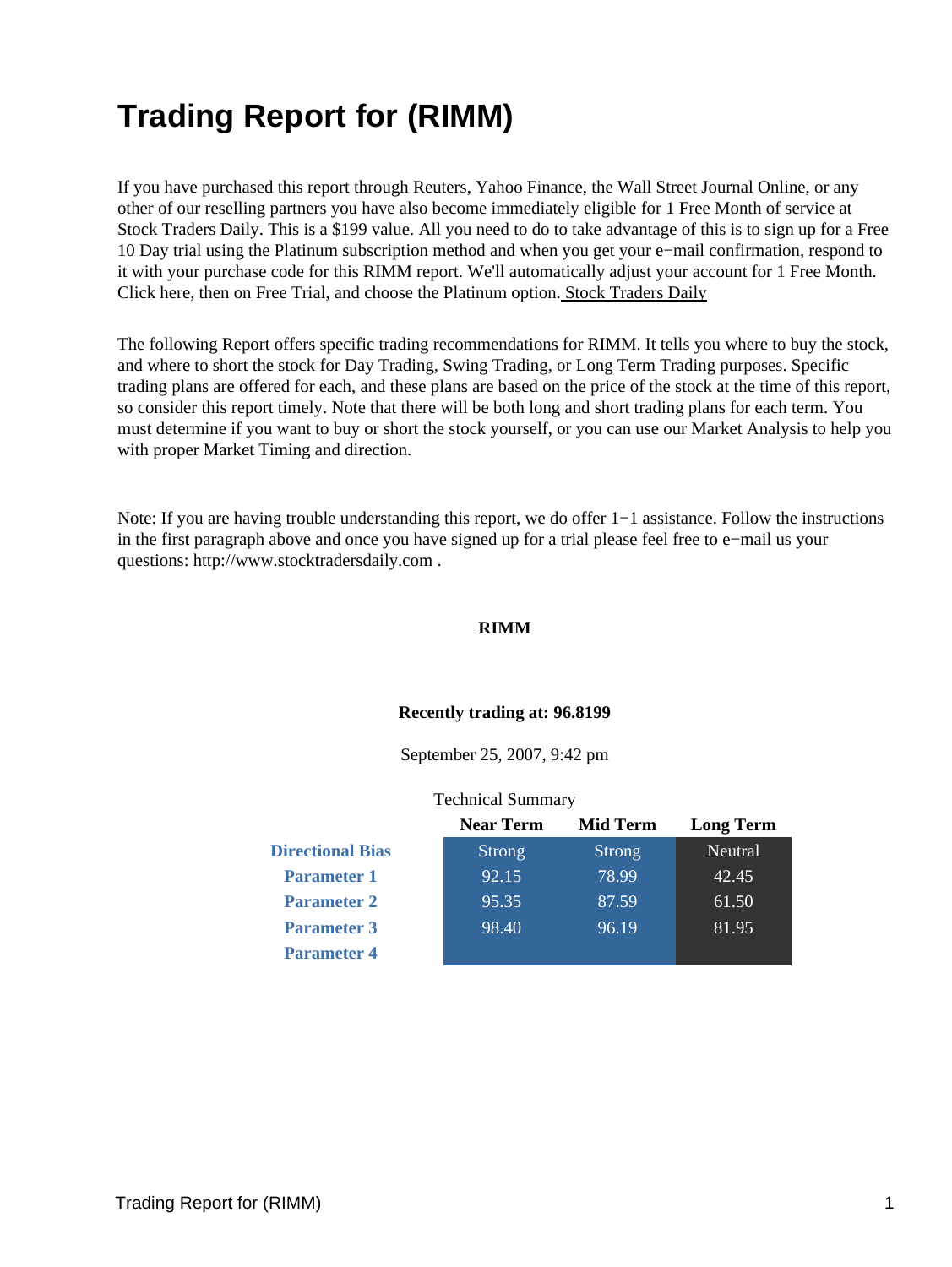## **Day Trading Plans for RIMM** September 25, 2007, 9:42 pm.

The slope of the near term analysis for RIMM is strong, the slope of the mid term analysis for RIMM is neutral, and the slope of the longer term analysis for RIMM is neutral. When combined with the Technical Summary for RIMM, this directional analysis helps us understand how we should be trading RIMM. The following trading plans were derived using this data and they tell you how to trade the stock. However, they do not tell you whether you should buy or short the stock. You need to know that before you trade. If you do not know already, our Market analysis will help you make long or short decisions.

**Technical Summary:** , 42.45, 61.50, 78.99, 81.95, 87.59, 92.15, 95.35, 96.19, **96.8199** , 98.40, Where  $96.8199$  = the recent price

## **(Long) Resistance Plan: Buy over 98.40, target n/a, Stop Loss @ 98.19**

If 98.40 begins to break higher, the technical summary data will suggest a buy of RIMM over 98.40, with an upside target of n/a. The data also tells us to set a stop loss @ 98.19 in case the stock turns against us. 98.40 is the first level of resistance above 96.8199 , and by rule, any break above resistance is a buy signal. In this case, resistance 98.40 would be breaking higher, so a buy signal would exist.

## **(Long) Support Plan: Buy near 96.19, target 98.40, Stop Loss @ 95.98**

The technical summary data tells us to buy RIMM near 96.19 with an upside target of 98.40. This data also tells us to set a stop loss @ 95.98 to protect against excessive loss in case the stock begins to move against the trade. 96.19 is the first level of support below 96.8199 , and by rule, any test of support is a buy signal. In this case, support 96.19 would be being tested, so a buy signal would exist.

## **(Short) Resistance Plan: Short near 98.40, target 96.19, Stop Loss @ 98.61**

The technical summary data is suggesting a short of RIMM if it breaks below 98.40 with a downside target of 96.19. We should have a stop loss in place at 98.61 though in case the stock begins to work against the trade. By rule, any break below support is a short signal. In this case, if resistance 98.40 is breaking lower, a short signal would exist.

## **(Short) Support Plan: Short under 96.19, target 95.35, Stop Loss @ 96.4**

The technical summary data is suggesting a short of RIMM if it breaks below 96.19 with a downside target of 95.35. we should also have a stop loss in place at 96.4 according to the data. 96.19 is first level of support below 96.8199 , and by rule, any break below support is a short signal. In this case, if support 96.19 is breaking lower, a short signal would exist.

**Please Note:** The Trading Plans listed above are based on real time stock prices. However, as time goes by prices change, so please refresh your request if you delay your decisions, because as the Market moves, these Trading Plans may change. They are dynamic and they change as the market changes so they are only valid at or near the time you request them.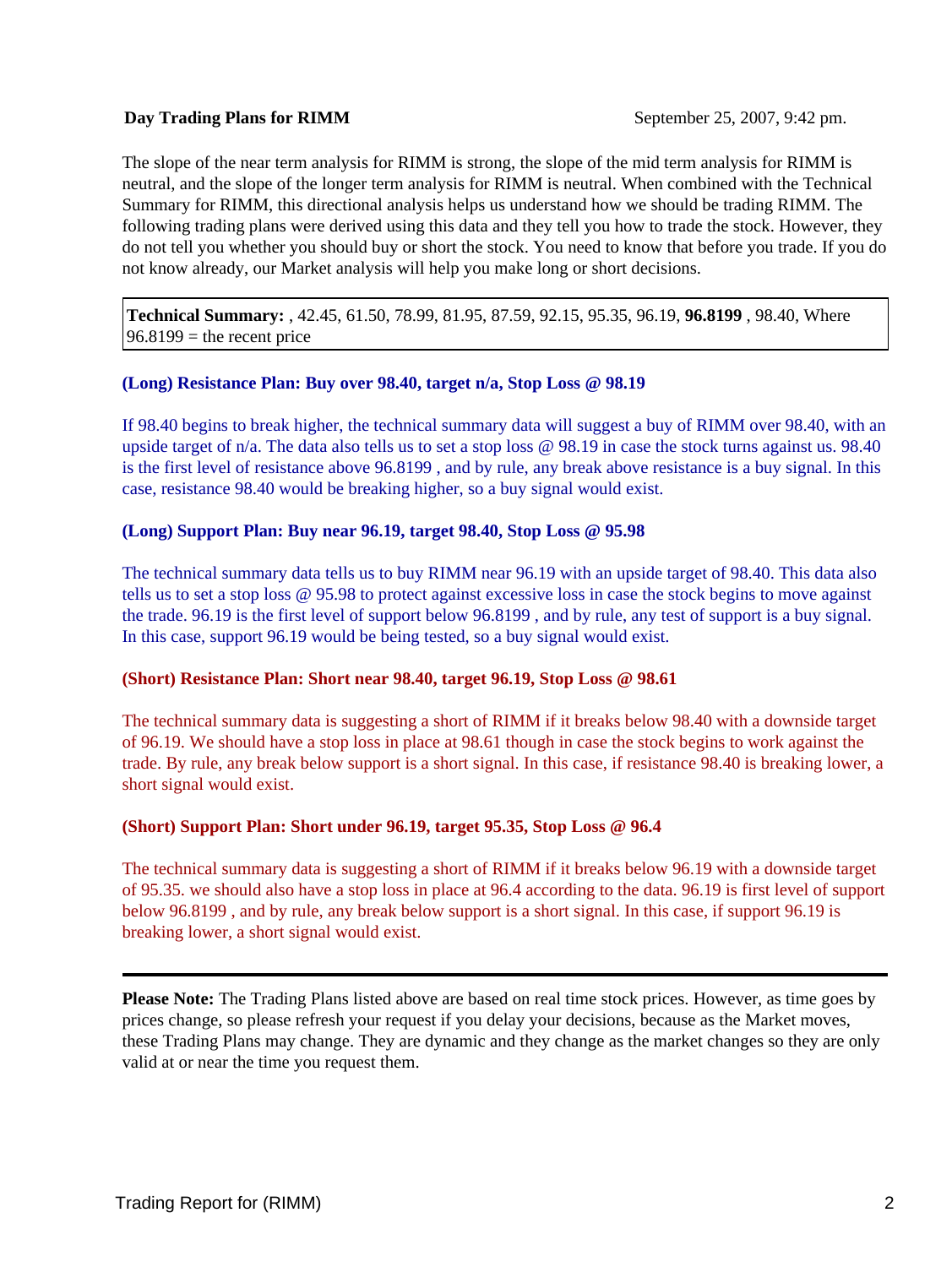## **Swing Trading Plans for RIMM:** September 25, 2007, 9:42 pm.

The slope of the mid term analysis for RIMM is neutral, and the slope of the longer term analysis for RIMM is neutral. When combined with the Technical Summary for RIMM, this directional analysis helps us understand how we should be trading RIMM. The following trading plans were derived using this data and they tell you how to trade the stock. However, they do not tell you whether you should buy or short the stock. You need to know that before you trade. If you do not know already, our Market analysis will help you make long or short decisions.

**Technical Summary:** 42.45, 61.50, 78.99, 81.95, 87.59, 96.19, **96.8199** , Where 96.8199 = the recent price

**(Long)**

**(Long)Support Plan: Buy near 96.19, target n/a, Stop Loss @ 95.93**

**The technical summary data tells us to buy RIMM near 96.19 with an upside target of n/a. This data also tells us to set a stop loss @ 95.93 to protect against excessive loss in case the stock begins to move against the trade. 96.19 is the first level of support below 96.8199 , and by rule, any test of support is a buy signal. In this case, support 96.19 would be being tested, so a buy signal would exist.**

**(Short)**

**(Short) Support Plan: Short under 96.19, target 87.59, Stop Loss @ 96.45**

**The technical summary data is suggesting a short of RIMM if it breaks below 96.19 with a downside target of 87.59. we should also have a stop loss in place at 96.45 according to the data. 96.19 is first level of support below 96.8199 , and by rule, any break below support is a short signal. In this case, if support 96.19 is breaking lower, a short signal would exist.**

**Please Note: The Trading Plans listed above are based on real time stock prices. However, as time goes by prices change, so please refresh your request if you delay your decisions, because as the Market moves, these Trading Plans may change. They are dynamic and they change as the market changes so they are only valid at or near the time you request them.**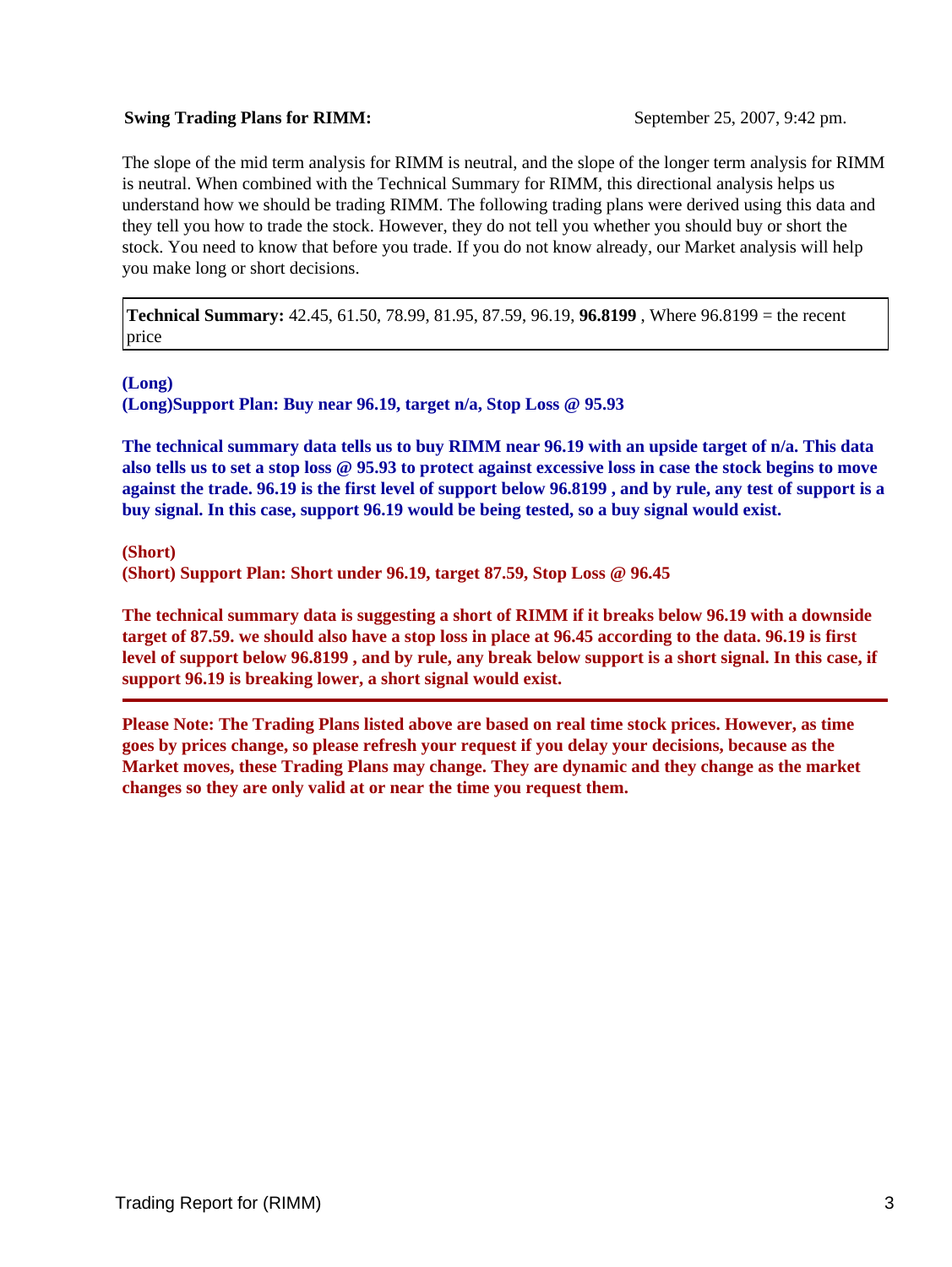## **Long Term Trading Plans for RIMM:** September 25, 2007, 9:42 pm.

The slope of the longer term analysis for RIMM is neutral. When combined with the Technical Summary for RIMM, this directional analysis helps us understand how we should be trading RIMM. The following trading plans were derived using this data and they tell you how to trade the stock. However, they do not tell you whether you should buy or short the stock. You need to know that before you trade. If you do not know already, our Market analysis will help you make long or short decisions.

**Technical Summary:** 42.45, 61.50, 81.95, **96.8199** , Where 96.8199 = the recent price

## **(Long) Support Plan: Buy near 81.95 target n/a stop loss @ 81.69.**

The technical summary data tells us to buy RIMM near 81.95, but there is no current upside target from the summary table. In this case we should wait until either an update to the summary table has been made (which usually happens at the beginning of every trading day), or until the position has been stopped. The data does tell us to set a stop loss 81.69 to protect against excessive loss in case the stock begins to move against the trade. 81.95 is the first level of support below 96.8199 , and by rule, any test of support is a buy signal. In this case, if support 81.95 is being tested, a buy signal would exist.

## **(Long) Resistance Plan: NONE.**

There are no current resistance levels from the summary table, and therefore there are no plans for long positions upon breaks of resistance. Instead, the data is telling us to buy on tests of support only. This often occurs when the stock in question has been strong recently. This can be used as a tool to avoid 'chasing' stocks.

## **(Short) Support Plan: Short under 81.95 target 61.50 stop loss @ 82.21.**

The technical summary data is suggesting a short of RIMM if it breaks below 81.95 with a downside target of 61.50. we should also have a stop loss in place at 82.21 according to the data. 81.95 is first level of support below 96.8199 , and by rule, any break below support is a short signal. In this case, if support 81.95 is breaking lower, a short signal would exist.

## **(Short) Resistance Plan: NONE .**

There are no current resistance levels from the summary table, and therefore there are no plans for short positions upon tests of resistance. Instead, the data is telling us to short on breaks of support only. This often suggests that the stock in question has recently been quite strong, and shorting is only advised on breaks of support levels.

**Please Note:** The Trading Plans listed above are based on real time stock prices. However, as time goes by prices change, so please refresh your request if you delay your decisions, because as the Market moves, these Trading Plans may change. They are dynamic and they change as the market changes so they are only valid at or near the time you request them.